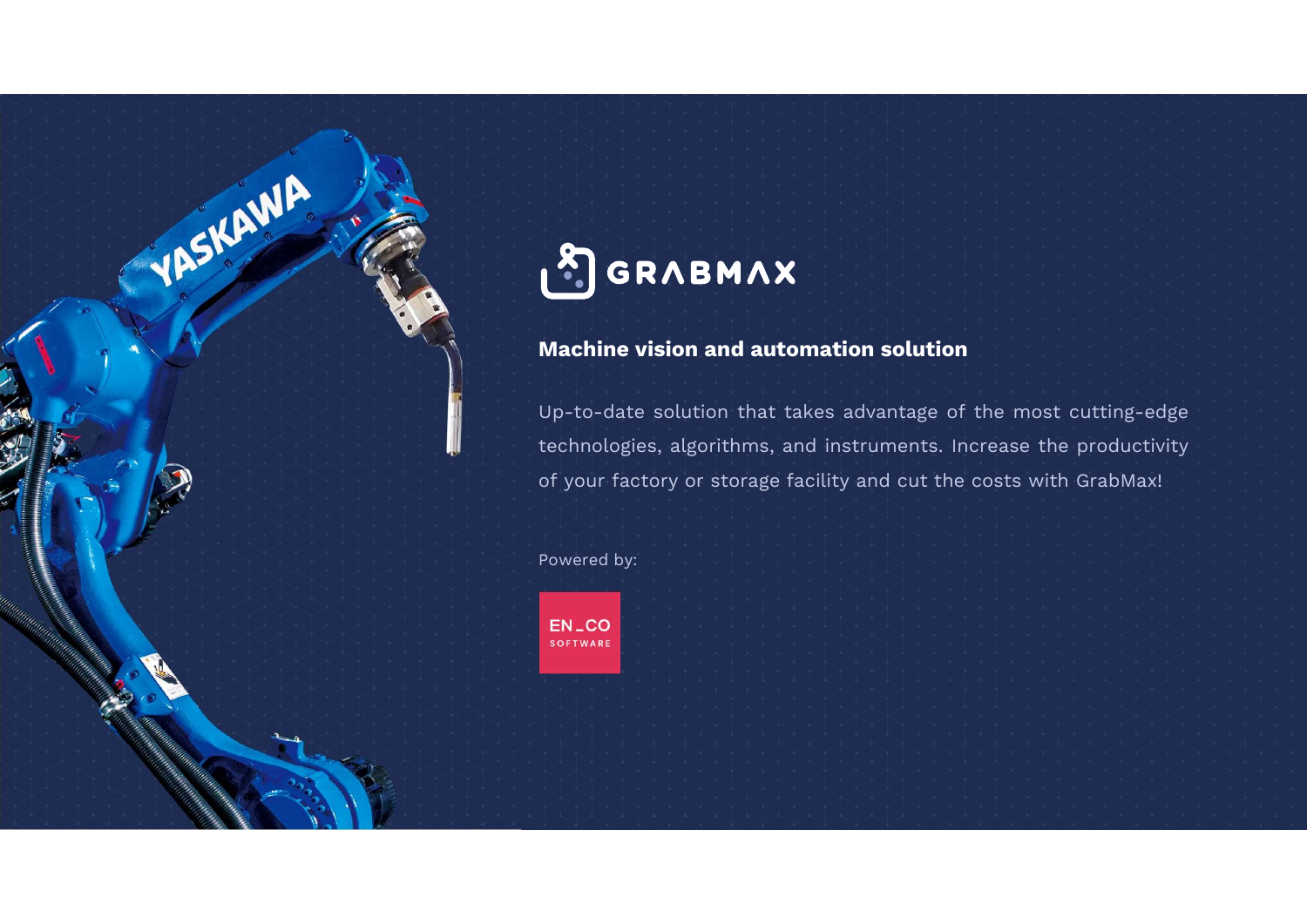## Our mission

**Our mission**<br>When it comes to industry automation, our mission is to<br>empower robots with eyes and thus independent thinking. The **Our mission**<br>When it comes to industry automation, our mission is to<br>empower robots with eyes and thus independent thinking. The<br>continuous coordination of the eyes and hands is a very simple **Our mission**<br>When it comes to industry automation, our mission is to<br>empower robots with eyes and thus independent thinking. The<br>continuous coordination of the eyes and hands is a very simple<br>task for the human brain, it When it comes to industry automation, our mission is to<br>empower robots with eyes and thus independent thinking. The<br>continuous coordination of the eyes and hands is a very simple<br>task for the human brain, it is repeated se When it comes to industry automation, our mission is to<br>empower robots with eyes and thus independent thinking. The<br>continuous coordination of the eyes and hands is a very simple<br>task for the human brain, it is repeated se When it comes to industry automation, our mission is to empower robots with eyes and thus independent thinking. The continuous coordination of the eyes and hands is a very simple task for the human brain, it is repeated se empower robots with eyes and thus independent thinking. The<br>continuous coordination of the eyes and hands is a very simple<br>task for the human brain, it is repeated several millions of times<br>every day. However, this process continuous coordination of th<br>task for the human brain, it is<br>every day. However, this proc<br>grasp if it is not about a conti<br>Among others, this is what we<br>our developments.



## Bin Picking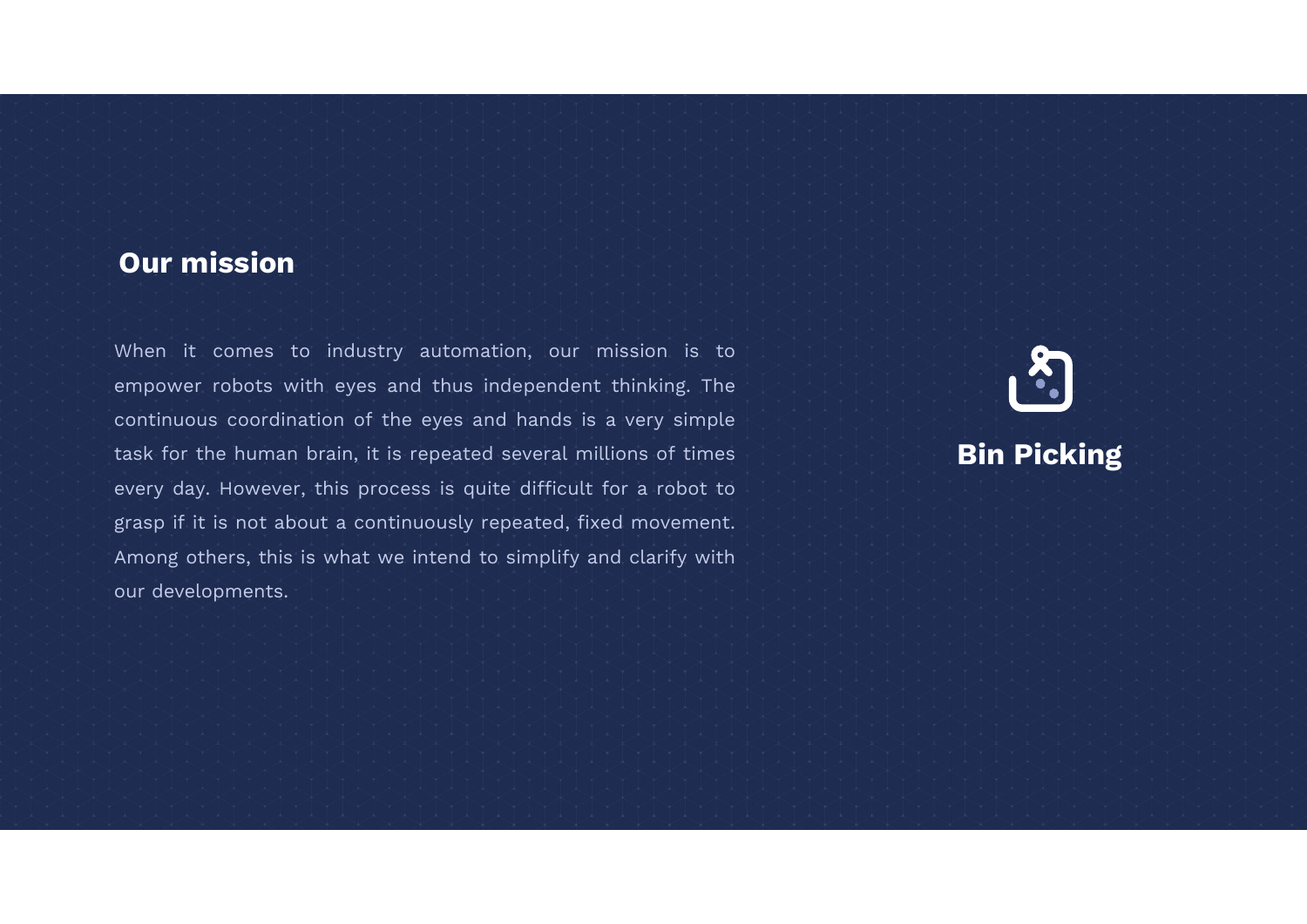## In frame of BOWI further improvement steps on current prototype

Usually the speed of automated production line gives little time for the system to rearrange the parts in the<br>Usually the speed of automated production line gives little time for the system to rearrange the parts in the<br>bi In frame of BOWI further improvement steps on current prototype<br>Usually the speed of automated production line gives little time for the system to rearrange the parts in the<br>bin by the robot in order to be able to grip the Usually the speed of automated production line gives little time for the system to rearrange the parts i<br>bin by the robot in order to be able to grip the part properly. Thanks to improvement of AI and r<br>network solution th Usually the speed of automated production line gives little time for the system to rearrange the parts in the<br>bin by the robot in order to be able to grip the part properly. Thanks to improvement of Al and neural<br>network s Usually the speed of automated production line<br>bin by the robot in order to be able to grip<br>network solution the operation speed of protot<br>Based on the improvement of the current pro<br>case of every layout condition.